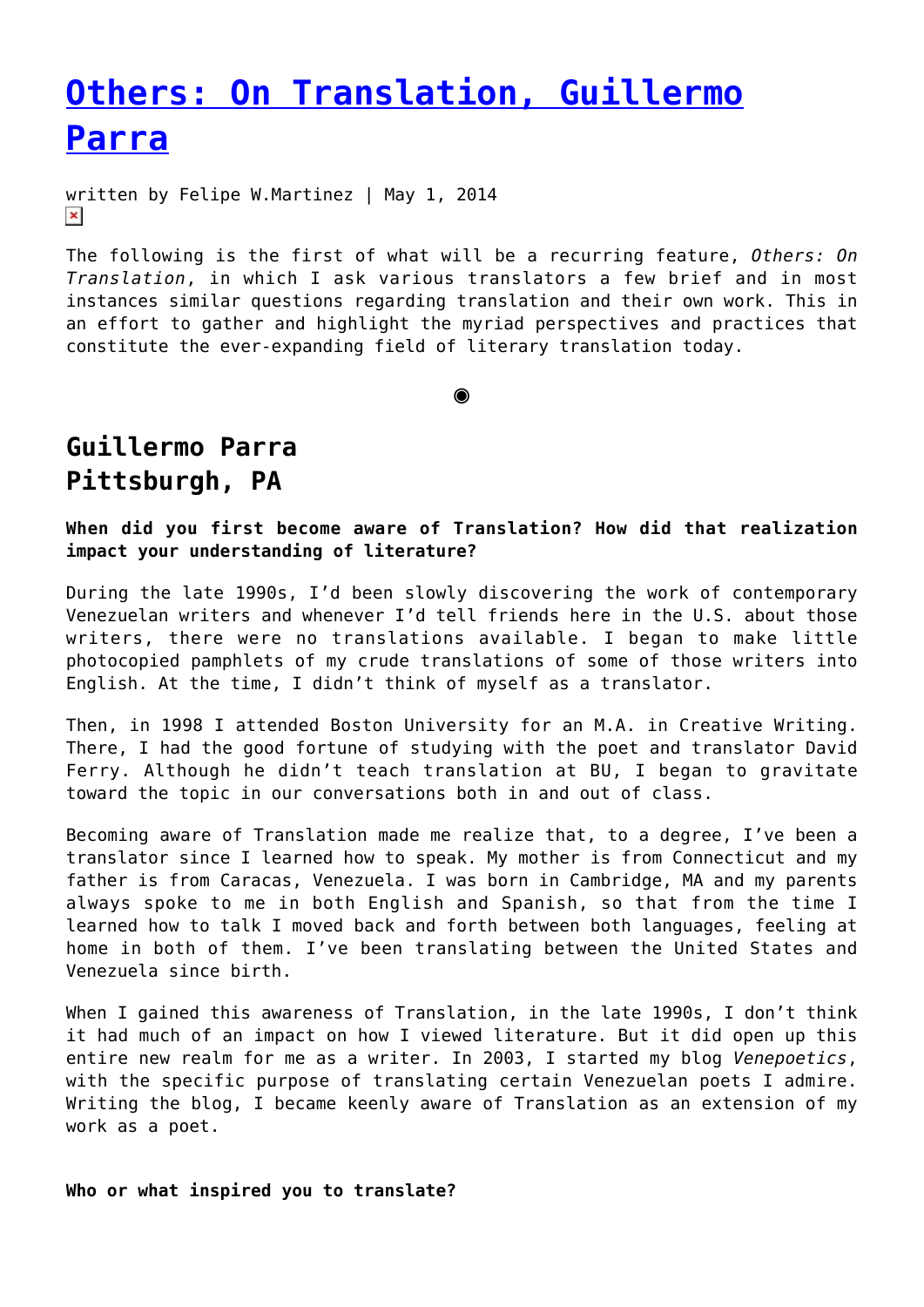David Ferry's classes at BU, the conversations I had with him, the times I saw him read. Also, in a translation seminar I took at BU, the English poet and translator Michael Hofmann gave a lecture in our class. On the day Hofmann visited he was disheveled, self-deprecating, ironic, he occasionally mumbled or trailed off at the end of his sentences, and he was utterly brilliant. I started reading his poetry and loved it, and that eventually led me to his translations. His translations of the German poet Durs Grünbein, in particular, are models for me.

I was also inspired by Allen Ginsberg, with whom I studied briefly in 1993 at Naropa University's Summer Writing and Poetics Program. Many of the poets Ginsberg mentioned in his class were in translation. And one of the first things he asked me when I spoke with him was if I could recommend any Venezuelan poets. I didn't know any at the time. He told me about friends of his in the radical Caracas writers collective El Techo de la Ballena (The Roof of the Whale), with whom he had been in correspondence during the 1960s. Ginsberg made me realize there was a vast universe of poetry to be explored and that translation is part of that necessary exploration.

Finally, I was inspired to translate because I felt there was a need for Venezuelan literature to be known among readers in the United States.

## **Do you have a guiding principle (a mantra) when you translate?**

Not really, though for the most part I translate writers whose work I connect with in some manner. Michael Hofmann mentions that when he writes his translation drafts he works very quickly, without stopping to think too much, waiting for the revision process to begin fine-tuning. In other words, a translation, like any other literary text, emerges out of the speed and chaos of our age, from the mundane interruptions of daily life.

Both Michael Hofmann and David Ferry stamp their translations with very contemporary words and expressions that don't necessarily fit with the timeperiod of the work they're translating. I've followed this method as well, trying to respect the original while molding it to the English that my contemporaries speak.

Although I love theory, I'm not a very theoretical translator. I don't have a theory of translation. Not yet, at least. Perhaps an epigram from my beloved José Antonio Ramos Sucre could serve as my mantra as a translator: "A language is the universe translated into that language."

## **What is the translator's relationship to the authorship of a translated text?**

I think this varies with the translator and the text. I often feel like I'm an actor, playing certain roles when I'm translating a particular text. There's a certain vibration that emerges between the text and myself, a tension. I'm trying to be "faithful" to the text, while dissolving it and bringing it into a new form. I can't help but feel like a collaborator with the writer whose work I'm translating. I like how translation confuses people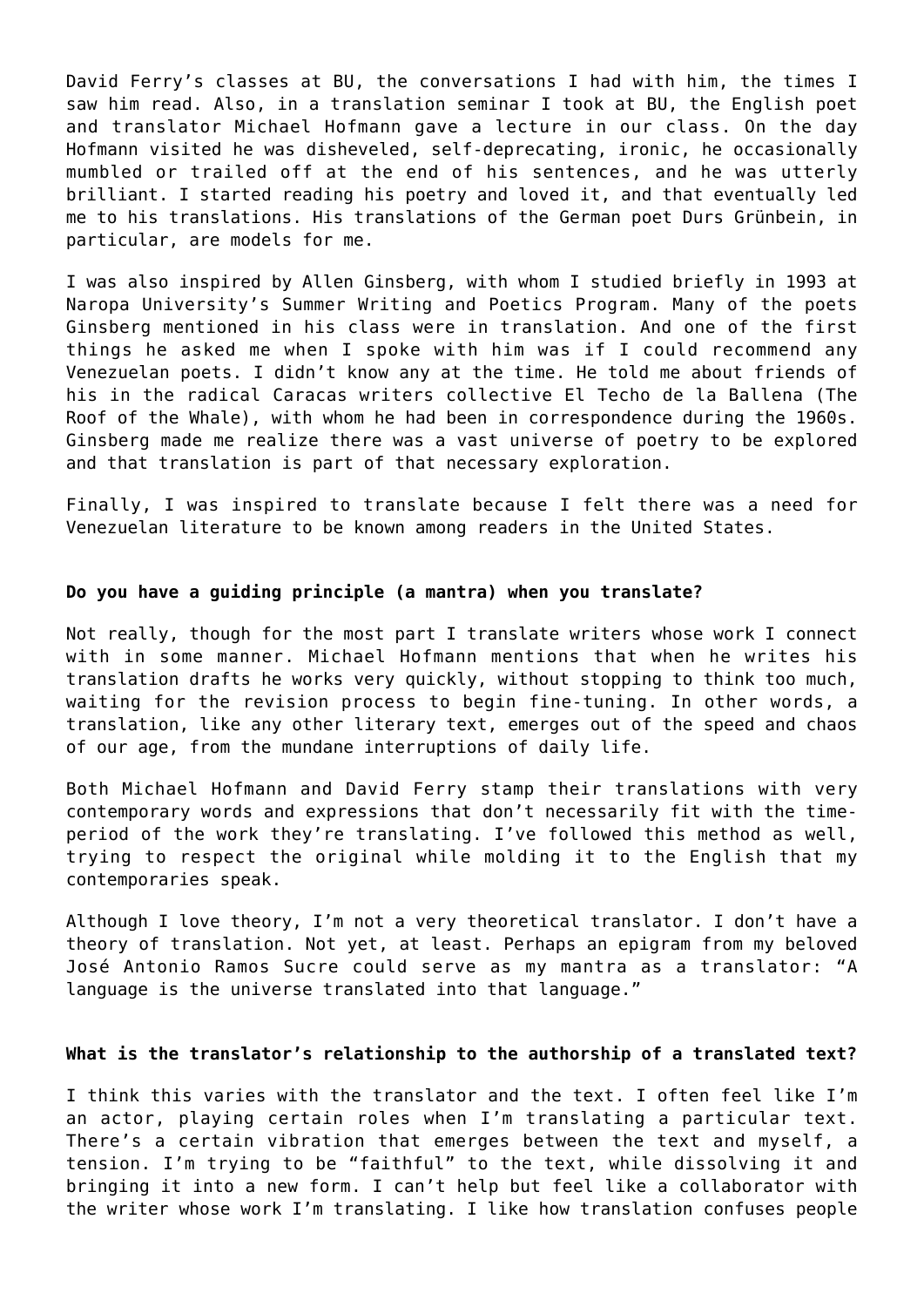sometimes. Who wrote this? I love the blurring of identities that can occur in translation. The translator is like this phantom that hovers beside the reader. Just like the author of the text hovers beside the translator. I feel just as close to the texts I translate as I do to my own poems and essays.

 $\pmb{\times}$ 

**You previously translated the poems of José Antonio Ramos Sucre, and your next translation is of** *[The Conspiracy](http://www.amazon.com/The-Conspiracy-Israel-Centeno/dp/1497335108/ref=sr_1_1?ie=UTF8&qid=1398694982&sr=8-1&keywords=israel+centeno)* **[by Venezuelan novelist, Israel Centeno](http://www.amazon.com/The-Conspiracy-Israel-Centeno/dp/1497335108/ref=sr_1_1?ie=UTF8&qid=1398694982&sr=8-1&keywords=israel+centeno). How was it to translate fiction rather than poetry, and how is it for you to be the first English translator of Centeno, a writer who's published more than fifteen works in Venezuela?**

I first met Israel in Caracas in 2007. I was down there visiting my father and I e-mailed Israel, whose work I had discovered in the early 2000s and whose blog I had been reading for several years. On subsequent visits to Venezuela I would always hang out with Israel and his wife Graciela. Israel used to go hiking regularly in the Mount Ávila state park that overlooks Caracas, and I accompanied him on these hikes whenever I could. When the opportunity to translate one of his novels arose, I was thrilled.

Probably the biggest difference with translating *The Conspiracy* is that I had a deadline. Previously, with my Ramos Sucre translations, I spent about three years posting my translations as I wrote them on *Venepoetics*, becoming more and more obsessed with Ramos Sucre. But it wasn't for anyone, other than friends and readers of my blog.

With *The Conspiracy*, I was definitely overwhelmed by the pace imposed by a deadline. I was intimidated by the length of the manuscript, and by the variety of characters and situations I had to render in English.

Israel began as a poet and his work is often imbued with poetic elements. He was one of the people in Venezuela who helped me, for instance, during my research on José Antonio Ramos Sucre. This made the shift between poetry and fiction less abrupt.

Now I'm really looking forward to seeing what happens when the book is officially published, in the late spring or early summer. With my role as Israel's translator, I'm nearly invisible, and I like that. With the Ramos Sucre translation, I'm constantly speaking *for* him at talks or readings. I'm here in 2014, alive, more or less representing Ramos Sucre. With Israel's book, on the other hand, he's around to present and discuss his own work, so I get to sit backstage and watch. This is what I love about translation, that I get to be a type of actor, I have the chance to become other people, other voices.

 **\*\*\***

 $\pmb{\times}$ 

**Guillermo Parra** (Cambridge, MA, 1970) is a poet and translator. He has published *José Antonio Ramos Sucre: Selected Works* (University of New Orleans